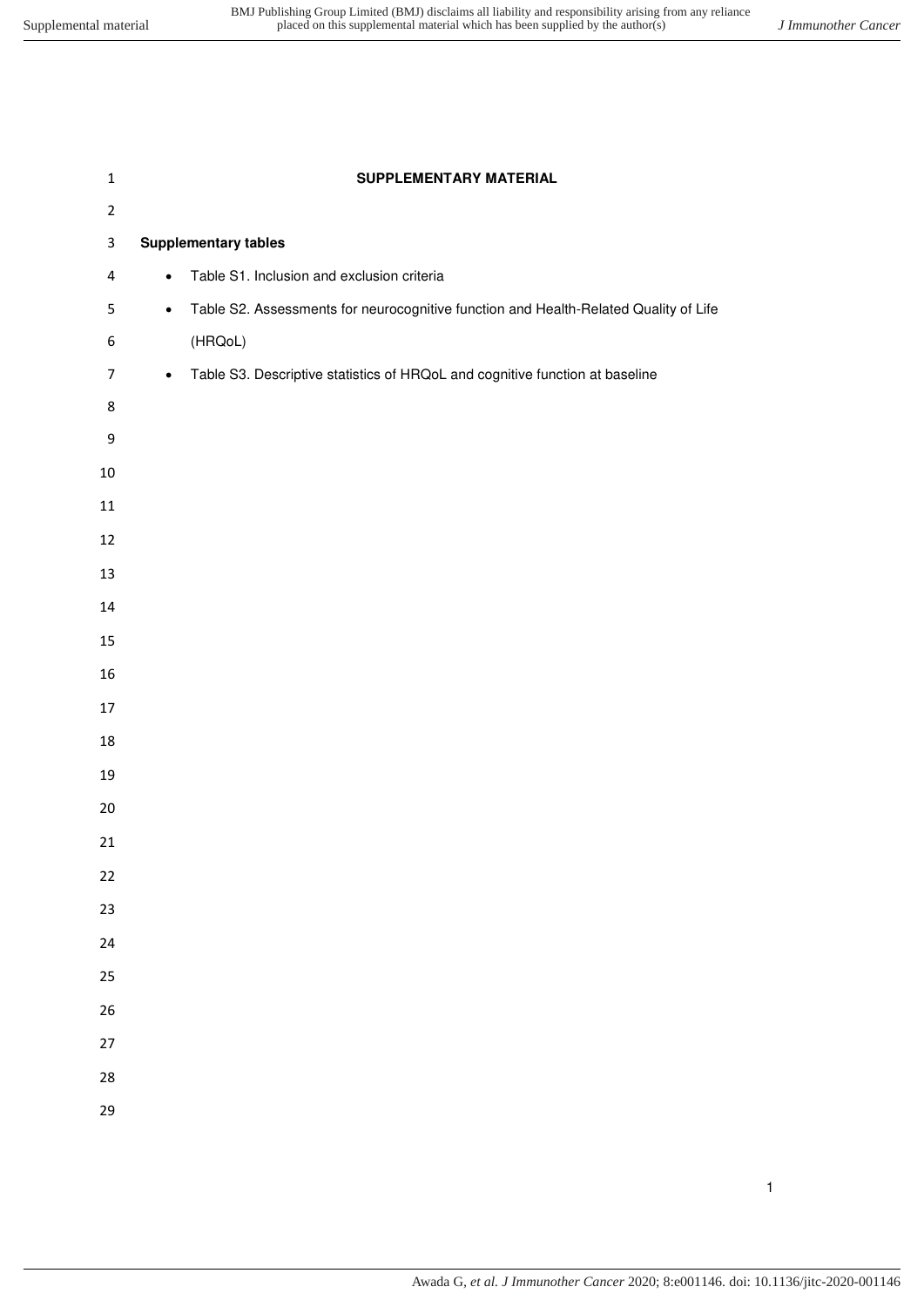## 30 **Table S1.** Inclusion and exclusion criteria

| <b>Inclusion criteria</b> |                                                                                                                                                                                                                                                                                                                                                                                                              |  |  |
|---------------------------|--------------------------------------------------------------------------------------------------------------------------------------------------------------------------------------------------------------------------------------------------------------------------------------------------------------------------------------------------------------------------------------------------------------|--|--|
|                           | Patients must meet all of the following inclusion criteria to be eligible for enrollment into the study:                                                                                                                                                                                                                                                                                                     |  |  |
|                           | 1. Diagnosis                                                                                                                                                                                                                                                                                                                                                                                                 |  |  |
|                           | a. Histologically confirmed diagnosis of World Health Organization Grade IV malignant glioma<br>(glioblastoma or gliosarcoma);                                                                                                                                                                                                                                                                               |  |  |
|                           | b. Documentation of recurrent (or progressive according to RNAO criteria) glioblastoma                                                                                                                                                                                                                                                                                                                       |  |  |
|                           | following prior treatment with surgery (resection or biopsy), radiation therapy and temozolomide<br>chemotherapy;                                                                                                                                                                                                                                                                                            |  |  |
|                           | c. A formalin-fixed, paraffin-embedded (FFPE) tumor tissue block or 15 unstained slides (10                                                                                                                                                                                                                                                                                                                  |  |  |
|                           | minimum) obtained from an archival FFPE tumor tissue block will be required.<br>d. Presence of a measurable tumor lesion that is characterized by gadolinium enhancement on<br>T1-MRI of the brain (with a shortest diameter of >5 mm) and enhanced lesion to normal brain                                                                                                                                   |  |  |
|                           | uptake on 18-fluoroethyl-L-tyrosine positron-emission tomography/computed tomography ( <sup>18</sup> F-<br>FET-PET/CT) imaging of the brain;                                                                                                                                                                                                                                                                 |  |  |
|                           | e. If first recurrence of GBM is documented by MRI, an interval of at least 12 weeks after the                                                                                                                                                                                                                                                                                                               |  |  |
|                           | end of prior radiation therapy is required unless there is either: i) histopathologic confirmation of<br>recurrent tumor, or ii) new enhancement on MRI outside of the radiotherapy treatment field;                                                                                                                                                                                                         |  |  |
|                           | f. An interval of >28 days and full recovery (ie, no ongoing safety issues) from surgical resection                                                                                                                                                                                                                                                                                                          |  |  |
|                           | and an interval of >4 weeks after the last administration of any other treatment for glioblastoma.                                                                                                                                                                                                                                                                                                           |  |  |
| 2.                        | Evidence of a personally signed and dated informed consent document indicating that the                                                                                                                                                                                                                                                                                                                      |  |  |
|                           | patient (or a legally acceptable representative, as allowed by local guidance/practice) has been                                                                                                                                                                                                                                                                                                             |  |  |
|                           | informed of all pertinent aspects of the study.                                                                                                                                                                                                                                                                                                                                                              |  |  |
| 3.                        | Patients who are willing and able to comply with scheduled visits, treatment plans, laboratory                                                                                                                                                                                                                                                                                                               |  |  |
|                           | tests, and other study procedures.                                                                                                                                                                                                                                                                                                                                                                           |  |  |
| 4.                        | Age $\geq$ 18 years.                                                                                                                                                                                                                                                                                                                                                                                         |  |  |
| 5.                        | Estimated life expectancy of at least 3 months.                                                                                                                                                                                                                                                                                                                                                              |  |  |
| 6.<br>7.                  | Eastern Cooperative Oncology Group (ECOG) performance status (PS) 0-2.<br>No evidence of pre-existing uncontrolled hypertension as documented by 2 baseline blood<br>pressure (BP) readings taken at least 1 hour apart. The baseline systolic BP readings must be<br>≤140 mm Hg, and the baseline diastolic BP readings must be ≤90 mm Hg. Use of<br>antihypertensive medications to control BP is allowed. |  |  |
| 8.                        | Adequate bone marrow function, including:                                                                                                                                                                                                                                                                                                                                                                    |  |  |
|                           | a. Absolute neutrophil count (ANC) ≥1,500/mm3 or ≥1.5 x 109/L;                                                                                                                                                                                                                                                                                                                                               |  |  |
|                           | b. Platelets ≥100,000/mm3 or ≥100 x 109/L;                                                                                                                                                                                                                                                                                                                                                                   |  |  |
|                           | c. Hemoglobin ≥9 g/dL (may have been transfused).                                                                                                                                                                                                                                                                                                                                                            |  |  |
| 9.                        | Adequate renal function, including:<br>a. Estimated creatinine clearance $\geq 30$ mL/min as calculated using the Cockcroft-Gault (CG)                                                                                                                                                                                                                                                                       |  |  |
|                           | equation;                                                                                                                                                                                                                                                                                                                                                                                                    |  |  |
|                           | b. Urinary protein <2+ by urine dipstick. If dipstick is ≥2+, then 24-hour urinary protein <2 g per<br>24 hours.                                                                                                                                                                                                                                                                                             |  |  |
|                           | 10. Adequate liver function, including:                                                                                                                                                                                                                                                                                                                                                                      |  |  |
|                           | 11. Total serum bilirubin ≤1.5 x upper limit of normal (ULN);                                                                                                                                                                                                                                                                                                                                                |  |  |
|                           | 12. AST and ALT ≤2.5 x ULN.                                                                                                                                                                                                                                                                                                                                                                                  |  |  |
|                           | 13. Serum pregnancy test (for females of childbearing potential) negative at screening.<br>14. Male patients able to father children and female patients of childbearing potential and at risk for                                                                                                                                                                                                           |  |  |
|                           | pregnancy must agree to use 2 highly effective methods of contraception throughout the study<br>and for at least 90 days after the last dose of assigned treatment.                                                                                                                                                                                                                                          |  |  |
|                           | <b>Exclusion criteria</b>                                                                                                                                                                                                                                                                                                                                                                                    |  |  |
|                           | Patients with any of the following characteristics/conditions will not be included in the study:                                                                                                                                                                                                                                                                                                             |  |  |
| 1.                        | Any of the following prior cancer therapies:                                                                                                                                                                                                                                                                                                                                                                 |  |  |
|                           | a. Prior immunotherapy with an anti-PD-1, anti-PD-L1, anti-PD-L2, anti-CD137, or anti-                                                                                                                                                                                                                                                                                                                       |  |  |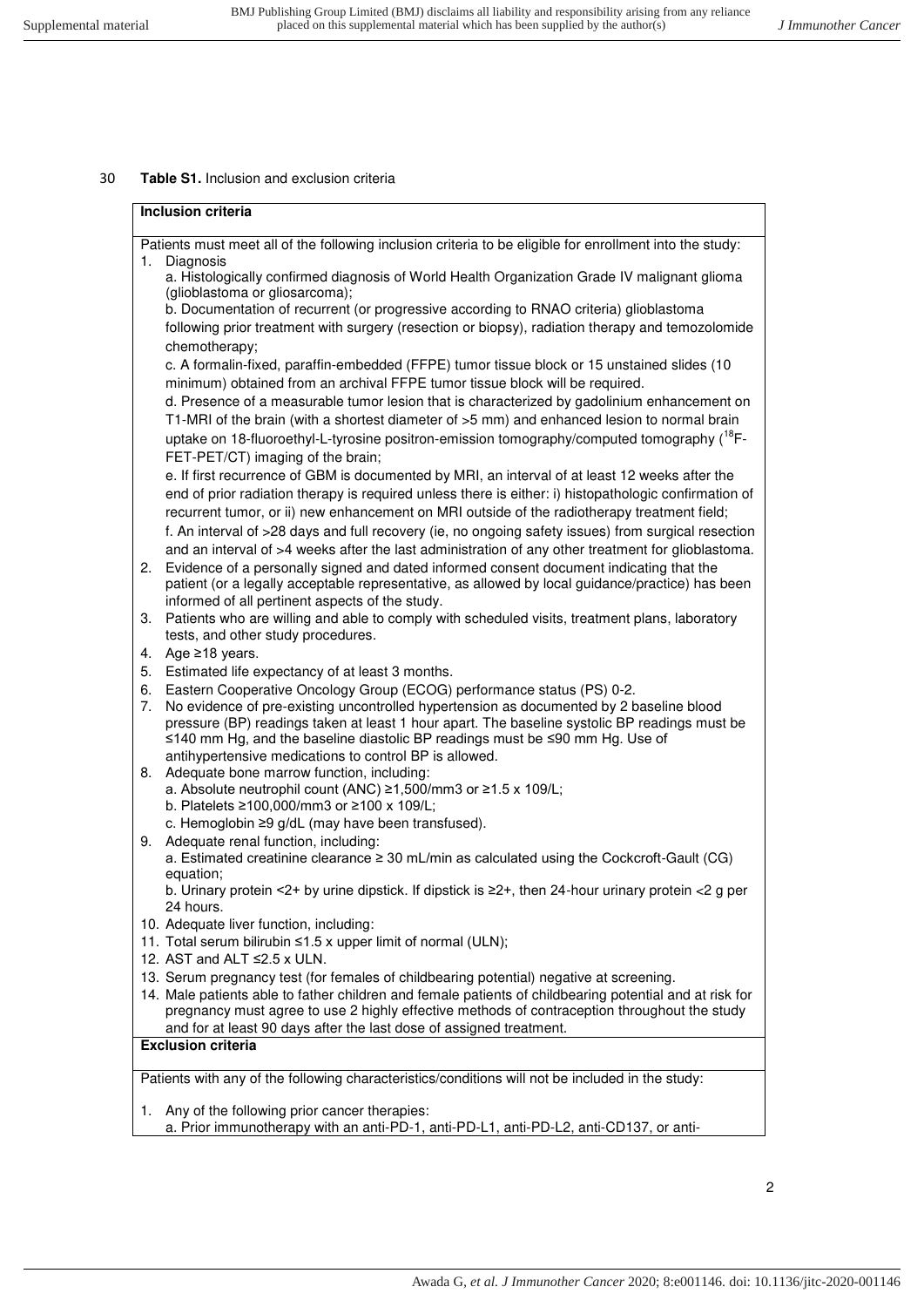cytotoxic T-lymphocyte-associated antigen-4 (CTLA-4) antibody (including ipilimumab), or any other antibody or drug specifically targeting T-cell co-stimulation or immune checkpoint pathways;

b. Prior therapy with axitinib as well as any prior therapies with other VEGF pathway inhibitors (including bevacizumab).

- 2. Participation in other therapeutic studies within 4 weeks prior to enrollment in the current study.
- 3. Persisting toxicity related to prior therapy NCI CTCAE v4.03 Grade >1; however, sensory neuropathy Grade ≤2 is acceptable.
- 4. Current or prior use of immunosuppressive medication within 7 days prior to enrollment, except for steroid treatment needed to palliate glioblastoma associated neurological symptoms and intranasal, inhaled, topical steroids, or local steroid injections (eg, intra-articular injection);
- 5. No treatment with enzyme inducing anti-epileptic drugs (EIAED) during and at least 14 days before the administration of axitinib;
- 6. Known severe hypersensitivity reactions to monoclonal antibodies (Grade >3), any history of anaphylaxis.
- 7. Known prior or suspected hypersensitivity to study drugs or any component in their formulations.
- 8. Diagnosis of any other malignancy within 5 years prior to enrollment, except for adequately treated basal cell or squamous cell skin cancer, or carcinoma in situ of the breast or of the cervix, or low-grade (Gleason 6 or below) prostate cancer on surveillance with no plans for treatment intervention (eg, surgery, radiation or castration).
- 9. Active autoimmune disease that might deteriorate when receiving an immunostimulatory agents. Patients with diabetes type I, vitiligo, psoriasis, hypo- or hyperthyroid disease not requiring immunosuppressive treatment are eligible.
- 10. Gastrointestinal abnormalities including:
	- a. Inability to take oral medication;
	- b. Requirement for intravenous alimentation;
	- c. Prior surgical procedures affecting absorption including total gastric resection;
	- d. Treatment for active peptic ulcer disease in the past 6 months;

e. Active gastrointestinal bleeding, unrelated to cancer, as evidenced by clinically significant hematemesis, hematochezia or melena in the past 3 months without evidence of resolution documented by endoscopy or colonoscopy;

- f. Malabsorption syndromes.
- 11. Active infection requiring systemic therapy.
- 12. Diagnosis of prior immunodeficiency or organ transplant requiring immunosuppressive therapy, or known human immunodeficiency virus (HIV) or acquired immunodeficiency syndrome (AIDS)-related illness.
- 13. Any test for hepatitis B virus (HBV) or hepatitis C virus (HCV) indicating acute or chronic infection.
- 14. Vaccination within 4 weeks of the first dose of avelumab and while on trial is prohibited except for administration of inactivated vaccines (for example, inactivated influenza vaccines).
- 15. Requirement of anticoagulant therapy with oral vitamin K antagonists. Low-dose anticoagulants for maintenance of patency of central venous access device or prevention of deep venous thrombosis is allowed. Therapeutic use of low molecular weight heparin is allowed.
- 16. Evidence of inadequate wound healing (including dehiscence of the craniotomy scar).
- 17. Grade ≥3 hemorrhage within 4 weeks of patient enrollment.
- 18. Any of the following in the previous 12 months: myocardial infarction, severe/unstable angina, coronary/peripheral artery bypass graft, symptomatic congestive heart failure, LVEF less than LLN, clinically significant pericardial effusion, cerebrovascular accident, transient ischemic attack.
- 19. Any of the following in the previous 6 months: deep vein thrombosis or symptomatic pulmonary embolism.
- 20. Evidence of tumor involvement of the myocardium or pericardium or tumor thrombus extending to the heart.
- 21. Current use or anticipated need for treatment with drugs or foods that are known strong CYP3A4/5 inhibitors, including their administration within 10 days prior to patient enrollment (eg, grapefruit juice or grapefruit/grapefruit-related citrus fruits [eg, Seville oranges, pomelos], ketoconazole, miconazole, itraconazole, voriconazole, posaconazole, clarithromycin,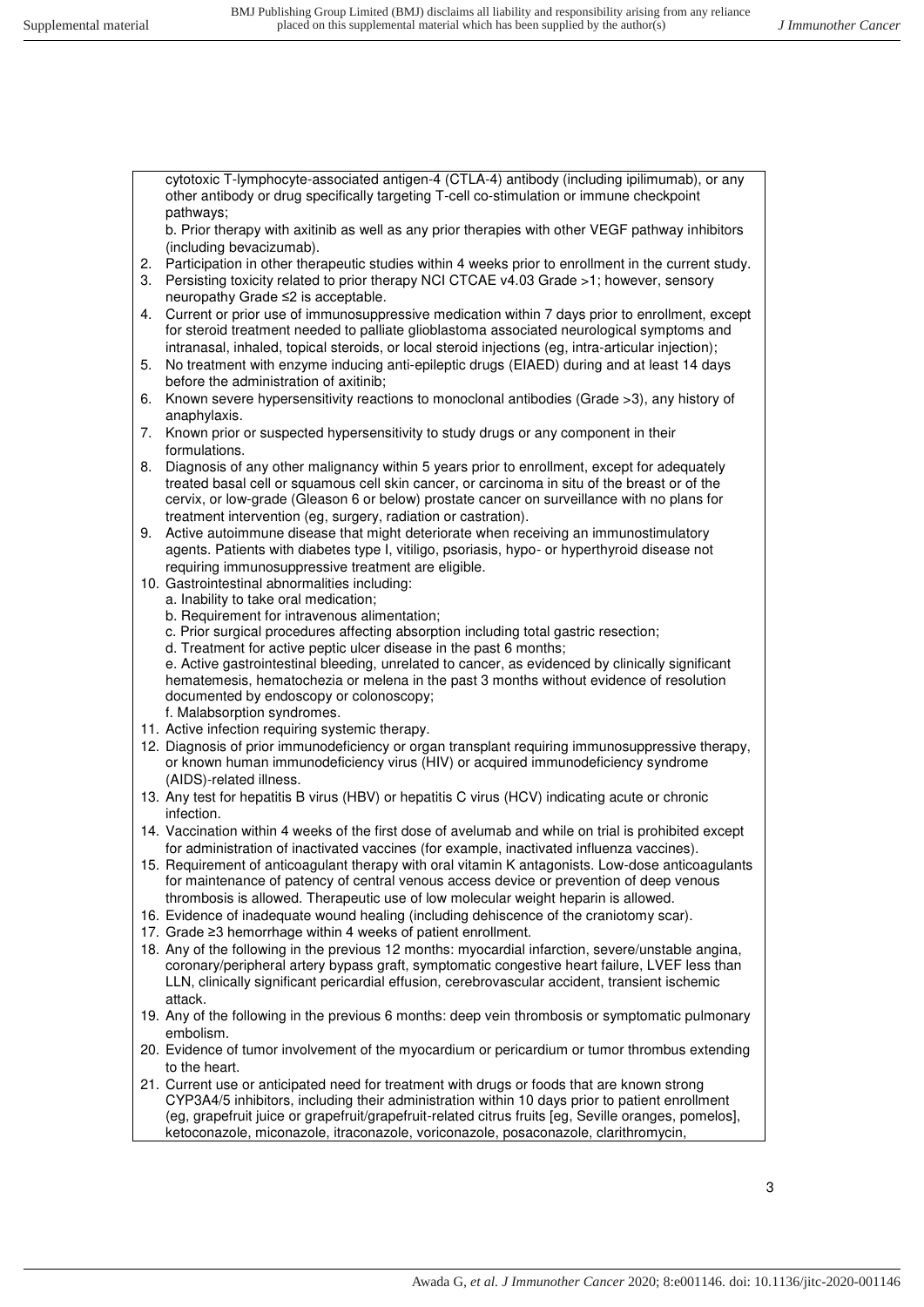|    | telithromycin, indinavir, saquinavir, ritonavir, nelfinavir, amprenavir, fosamprenavir nefazodone,<br>lopinavir, troleandomycin, mibefradil, and conivaptan). The topical use of these medications (if<br>applicable), such as 2% ketoconazole cream, is allowed.<br>22. Current use or anticipated need for drugs that are known strong CYP3A4/5 inducers, including<br>their administration with 10 days prior to patient enrollment (eg, phenobarbital, rifampin,<br>phenytoin, carbamazepine, rifabutin, rifapentin, clevidipine, St John's wort).<br>23. Pregnant female patients, breastfeeding female patients.<br>24. Other severe acute or chronic medical conditions including colitis, inflammatory bowel disease,<br>uncontrolled asthma, and pneumonitis or psychiatric condition, including recent (within the past<br>year) or active suicidal ideation or behavior, or laboratory abnormality that may increase the risk<br>associated with study participation or investigational product administration or may interfere<br>with the interpretation of study results and, in the judgment of the investigator, would make the |
|----|-------------------------------------------------------------------------------------------------------------------------------------------------------------------------------------------------------------------------------------------------------------------------------------------------------------------------------------------------------------------------------------------------------------------------------------------------------------------------------------------------------------------------------------------------------------------------------------------------------------------------------------------------------------------------------------------------------------------------------------------------------------------------------------------------------------------------------------------------------------------------------------------------------------------------------------------------------------------------------------------------------------------------------------------------------------------------------------------------------------------------------------------------|
| 31 | patient inappropriate for entry into this study.                                                                                                                                                                                                                                                                                                                                                                                                                                                                                                                                                                                                                                                                                                                                                                                                                                                                                                                                                                                                                                                                                                |
| 32 |                                                                                                                                                                                                                                                                                                                                                                                                                                                                                                                                                                                                                                                                                                                                                                                                                                                                                                                                                                                                                                                                                                                                                 |
| 33 |                                                                                                                                                                                                                                                                                                                                                                                                                                                                                                                                                                                                                                                                                                                                                                                                                                                                                                                                                                                                                                                                                                                                                 |
| 34 |                                                                                                                                                                                                                                                                                                                                                                                                                                                                                                                                                                                                                                                                                                                                                                                                                                                                                                                                                                                                                                                                                                                                                 |
| 35 |                                                                                                                                                                                                                                                                                                                                                                                                                                                                                                                                                                                                                                                                                                                                                                                                                                                                                                                                                                                                                                                                                                                                                 |
| 36 |                                                                                                                                                                                                                                                                                                                                                                                                                                                                                                                                                                                                                                                                                                                                                                                                                                                                                                                                                                                                                                                                                                                                                 |
| 37 |                                                                                                                                                                                                                                                                                                                                                                                                                                                                                                                                                                                                                                                                                                                                                                                                                                                                                                                                                                                                                                                                                                                                                 |
| 38 |                                                                                                                                                                                                                                                                                                                                                                                                                                                                                                                                                                                                                                                                                                                                                                                                                                                                                                                                                                                                                                                                                                                                                 |
| 39 |                                                                                                                                                                                                                                                                                                                                                                                                                                                                                                                                                                                                                                                                                                                                                                                                                                                                                                                                                                                                                                                                                                                                                 |
| 40 |                                                                                                                                                                                                                                                                                                                                                                                                                                                                                                                                                                                                                                                                                                                                                                                                                                                                                                                                                                                                                                                                                                                                                 |
| 41 |                                                                                                                                                                                                                                                                                                                                                                                                                                                                                                                                                                                                                                                                                                                                                                                                                                                                                                                                                                                                                                                                                                                                                 |
| 42 |                                                                                                                                                                                                                                                                                                                                                                                                                                                                                                                                                                                                                                                                                                                                                                                                                                                                                                                                                                                                                                                                                                                                                 |
| 43 |                                                                                                                                                                                                                                                                                                                                                                                                                                                                                                                                                                                                                                                                                                                                                                                                                                                                                                                                                                                                                                                                                                                                                 |
| 44 |                                                                                                                                                                                                                                                                                                                                                                                                                                                                                                                                                                                                                                                                                                                                                                                                                                                                                                                                                                                                                                                                                                                                                 |
| 45 |                                                                                                                                                                                                                                                                                                                                                                                                                                                                                                                                                                                                                                                                                                                                                                                                                                                                                                                                                                                                                                                                                                                                                 |
| 46 |                                                                                                                                                                                                                                                                                                                                                                                                                                                                                                                                                                                                                                                                                                                                                                                                                                                                                                                                                                                                                                                                                                                                                 |
| 47 |                                                                                                                                                                                                                                                                                                                                                                                                                                                                                                                                                                                                                                                                                                                                                                                                                                                                                                                                                                                                                                                                                                                                                 |
| 48 |                                                                                                                                                                                                                                                                                                                                                                                                                                                                                                                                                                                                                                                                                                                                                                                                                                                                                                                                                                                                                                                                                                                                                 |
| 49 |                                                                                                                                                                                                                                                                                                                                                                                                                                                                                                                                                                                                                                                                                                                                                                                                                                                                                                                                                                                                                                                                                                                                                 |
| 50 |                                                                                                                                                                                                                                                                                                                                                                                                                                                                                                                                                                                                                                                                                                                                                                                                                                                                                                                                                                                                                                                                                                                                                 |
| 51 |                                                                                                                                                                                                                                                                                                                                                                                                                                                                                                                                                                                                                                                                                                                                                                                                                                                                                                                                                                                                                                                                                                                                                 |
| 52 |                                                                                                                                                                                                                                                                                                                                                                                                                                                                                                                                                                                                                                                                                                                                                                                                                                                                                                                                                                                                                                                                                                                                                 |
| 53 |                                                                                                                                                                                                                                                                                                                                                                                                                                                                                                                                                                                                                                                                                                                                                                                                                                                                                                                                                                                                                                                                                                                                                 |

4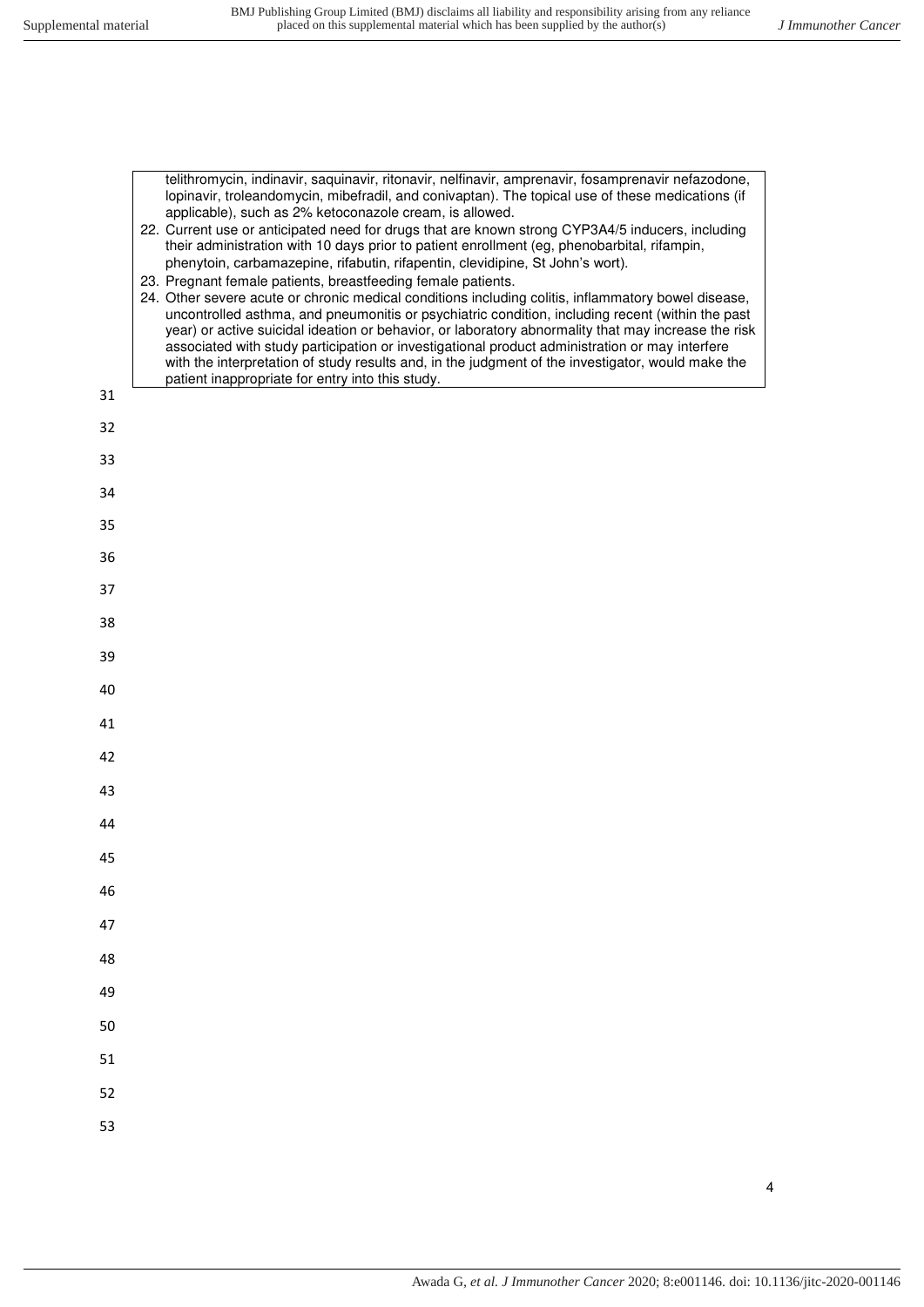## **Table S2.** Assessments for neurocognitive function and Health-Related Quality of Life (HRQoL)

| HRQoL*         | European Organisation for Research and Treatment of Cancer (EORTC)                                 |
|----------------|----------------------------------------------------------------------------------------------------|
|                | Quality of Life Questionnaire (EORTC QLQ-C30), including the brain                                 |
|                | module (EORTC QLQ-BN20)                                                                            |
| Neurocognitive | Computerized cognitive assessment (Cogstate) with a test battery                                   |
| function*      | assessing processing speed, verbal memory, verbal learning and working                             |
|                | memory                                                                                             |
|                | * Assessments were performed at baseline (before the start of the treatment), at week 9 (follow-up |
|                | 1), and thereafter every 12 weeks, in between neuro-oncological tumour response assessments.       |

|    | ļ |
|----|---|
| 55 |   |
| 56 |   |
| 57 |   |
| 58 |   |
| 59 |   |
| 60 |   |
| 61 |   |
| 62 |   |
| 63 |   |
| 64 |   |
| 65 |   |
| 66 |   |
| 67 |   |
| 68 |   |
| 69 |   |
| 70 |   |
| 71 |   |
| 72 |   |
| 73 |   |
| 74 |   |
| 75 |   |
| 76 |   |
| 77 |   |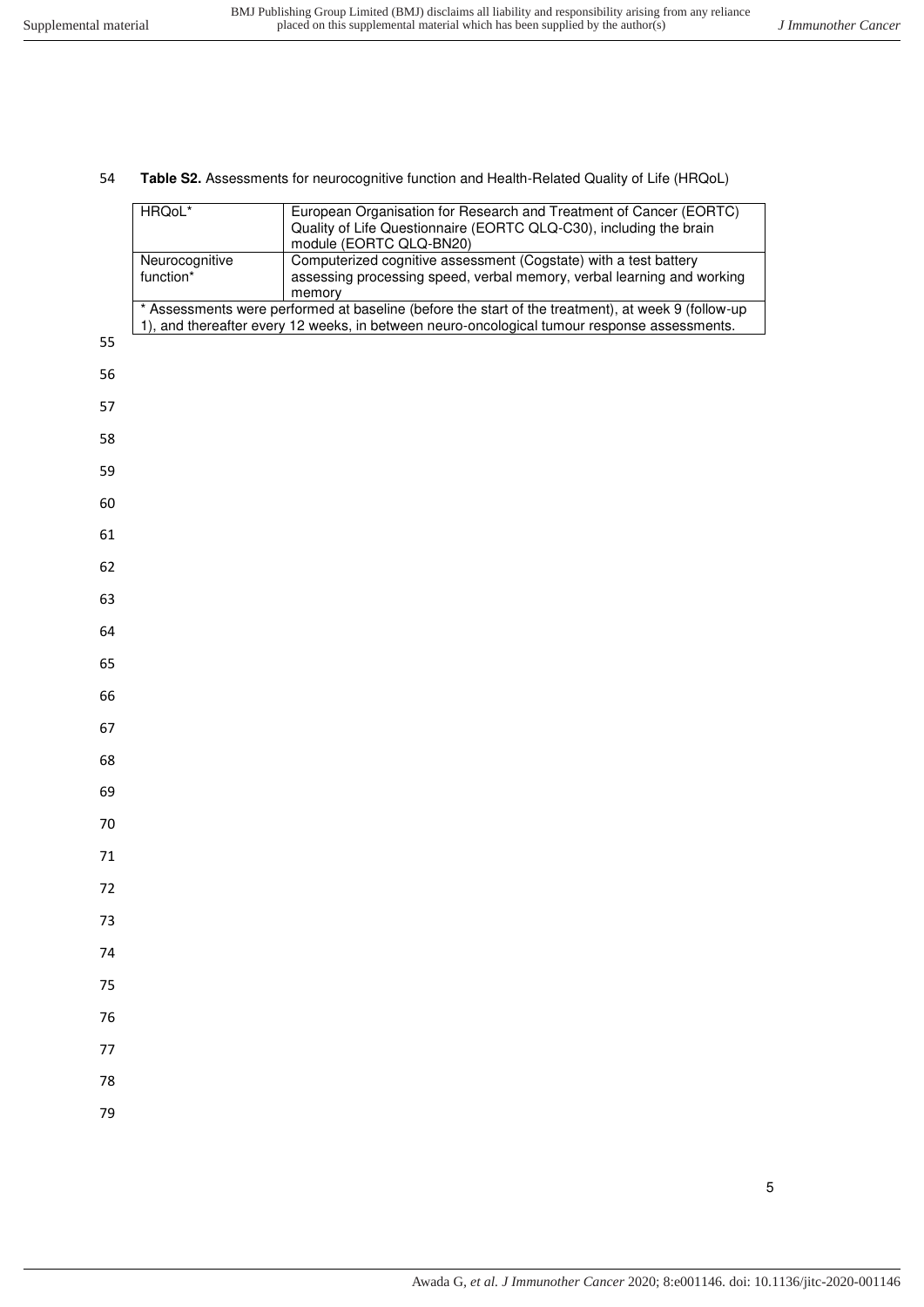80 **Table S3.** Descriptive statistics of HRQoL and cognitive function at baseline.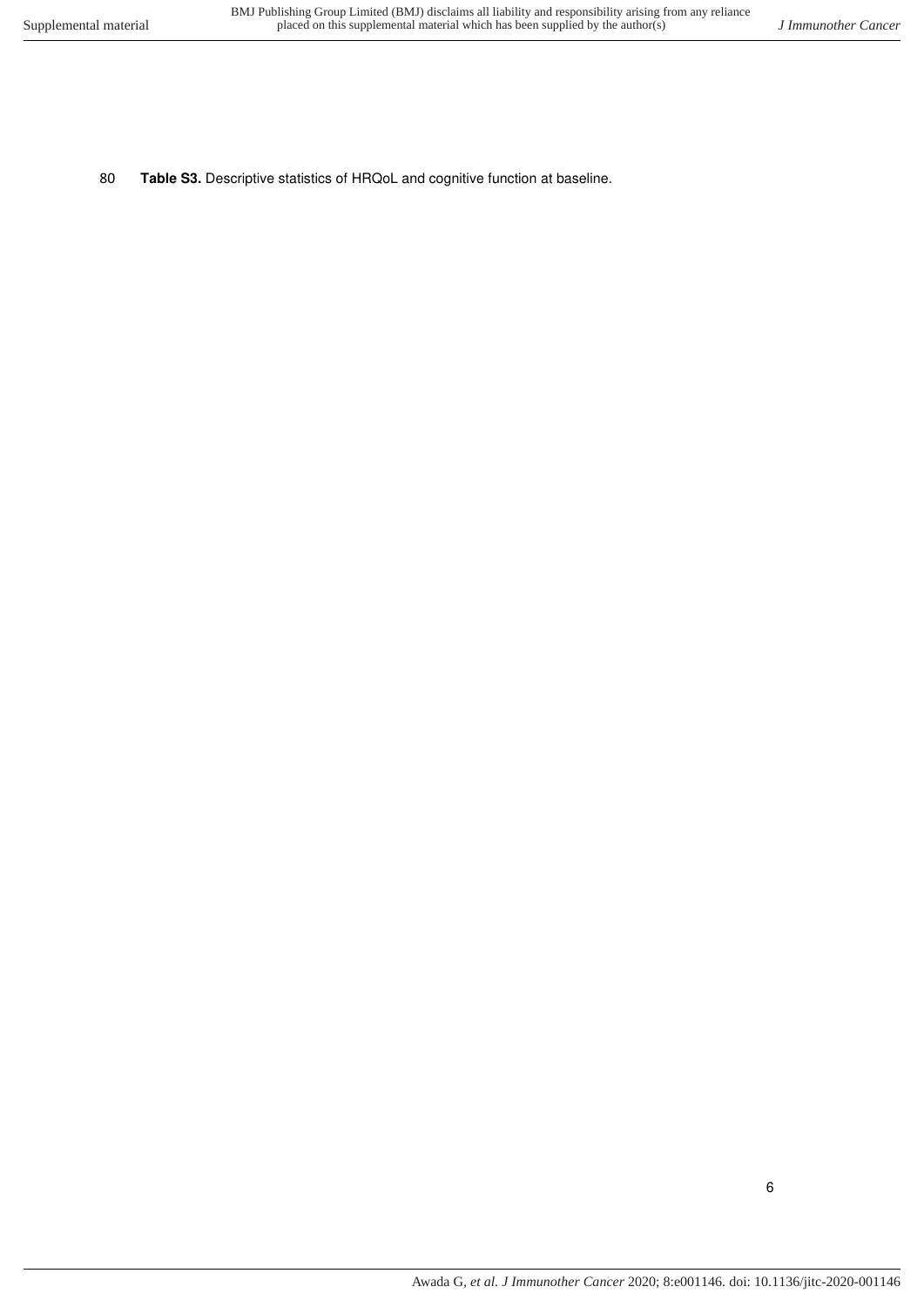|                                    |                               | N  | <b>Mean</b> | SD    |
|------------------------------------|-------------------------------|----|-------------|-------|
| Cogstate                           |                               |    |             |       |
| log10ms                            | Psychomotor function          | 49 | 2.63        | 0.12  |
| log10ms                            | Attention                     | 49 | 2.83        | 0.10  |
| log10ms                            | Working memory                | 48 | 3.04        | 0.14  |
| # correct responses                | Verbal learning               | 49 | 16.49       | 7.25  |
| # correct responses                | Memory                        | 49 | 5.35        | 3.11  |
| HADS (scores $0 - 21$ )            | Anxiety                       | 47 | 6.85        | 4.47  |
|                                    | Depression                    | 49 | 7.41        | 4.46  |
| <b>EORTC-C30</b> (scores 0 - 100)  | <b>Global Health</b>          | 49 | 51.36       | 21.74 |
|                                    | Physical functioning          | 49 | 59.32       | 26.40 |
|                                    | Role functioning              | 49 | 50.00       | 33.51 |
|                                    | <b>Emotional functioning</b>  | 50 | 68.00       | 26.96 |
|                                    | Cognitive functioning         | 50 | 61.00       | 30.42 |
|                                    | Social functioning            | 50 | 62.00       | 31.41 |
|                                    | Fatigue                       | 50 | 54.44       | 26.30 |
|                                    | Nausea and vomiting           | 49 | 7.48        | 12.76 |
|                                    | Pain                          | 50 | 17.00       | 25.08 |
|                                    | Dyspnoea                      | 49 | 14.29       | 22.57 |
|                                    | Insomnia                      | 49 | 27.89       | 32.17 |
|                                    | Appetite loss                 | 49 | 15.65       | 29.74 |
|                                    | Constipation                  | 50 | 12.00       | 21.04 |
|                                    | Diarrhoea                     | 49 | 6.12        | 17.58 |
|                                    | <b>Financial difficulties</b> | 50 | 21.33       | 31.41 |
| <b>EORTC-BN20</b> (scores 0 - 100) | Future uncertainty            | 49 | 39.29       | 27.74 |
|                                    | Visual disorder               | 49 | 18.82       | 21.54 |
|                                    | Motor dysfunction             | 49 | 28.57       | 24.53 |
|                                    | Communication deficit         | 49 | 30.84       | 32.10 |
|                                    | Headaches                     | 49 | 22.45       | 30.72 |
|                                    | Seizures                      | 49 | 5.44        | 15.73 |